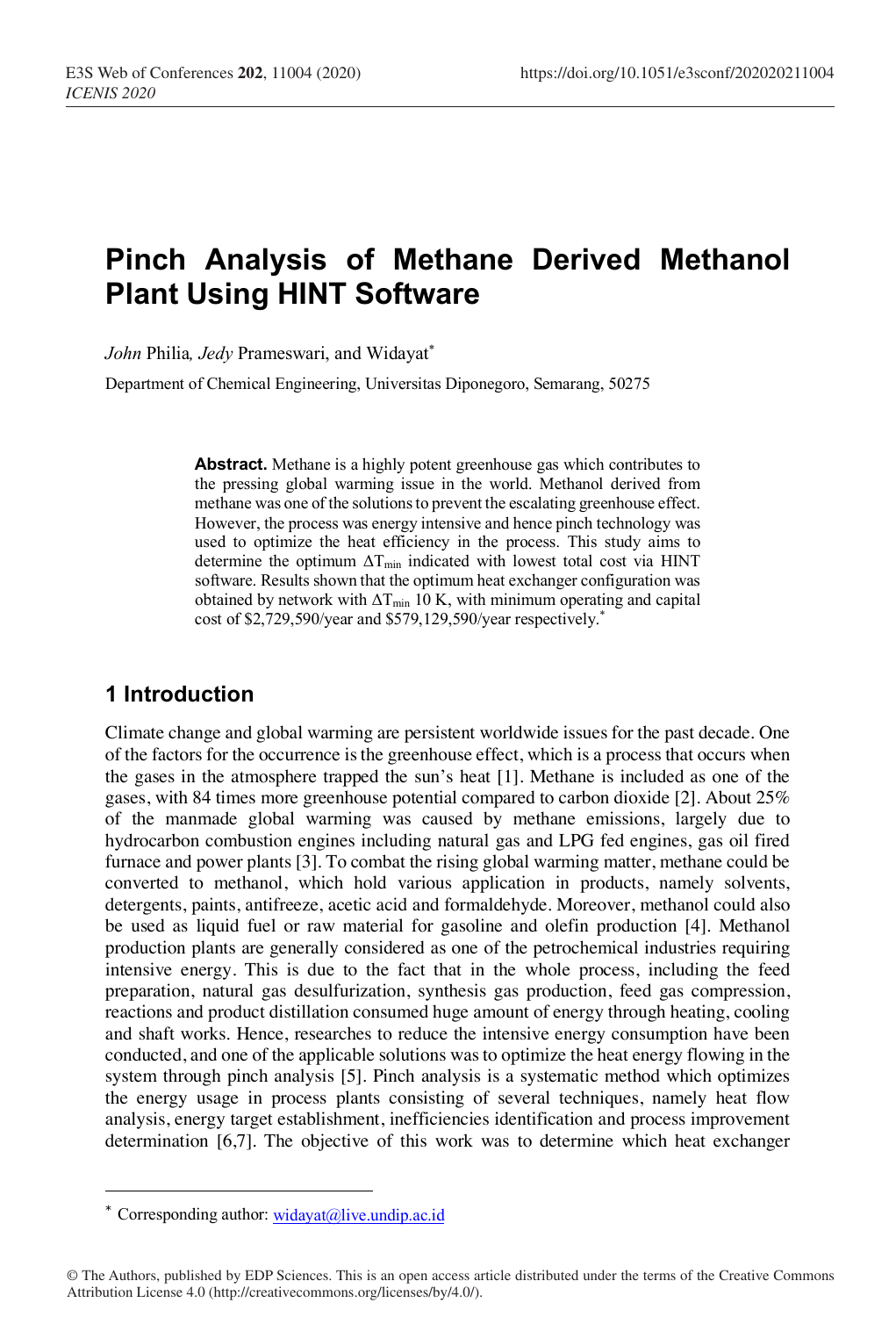configuration with different  $\Delta T_{\text{m}}$  (10, 15 and 20 K) would give the optimum heat efficiency indicated by the lowest cost of operation.

# **2 Case Study**

In this study, the methanol synthesis plant design (Figure 1) was taken from Kijevcanin et al. [8]. The basic stream data of methanol synthesis was presented in Table 1. This process included 10 hot streams and 5 cold streams.



**Fig. 1.** Methanol plant design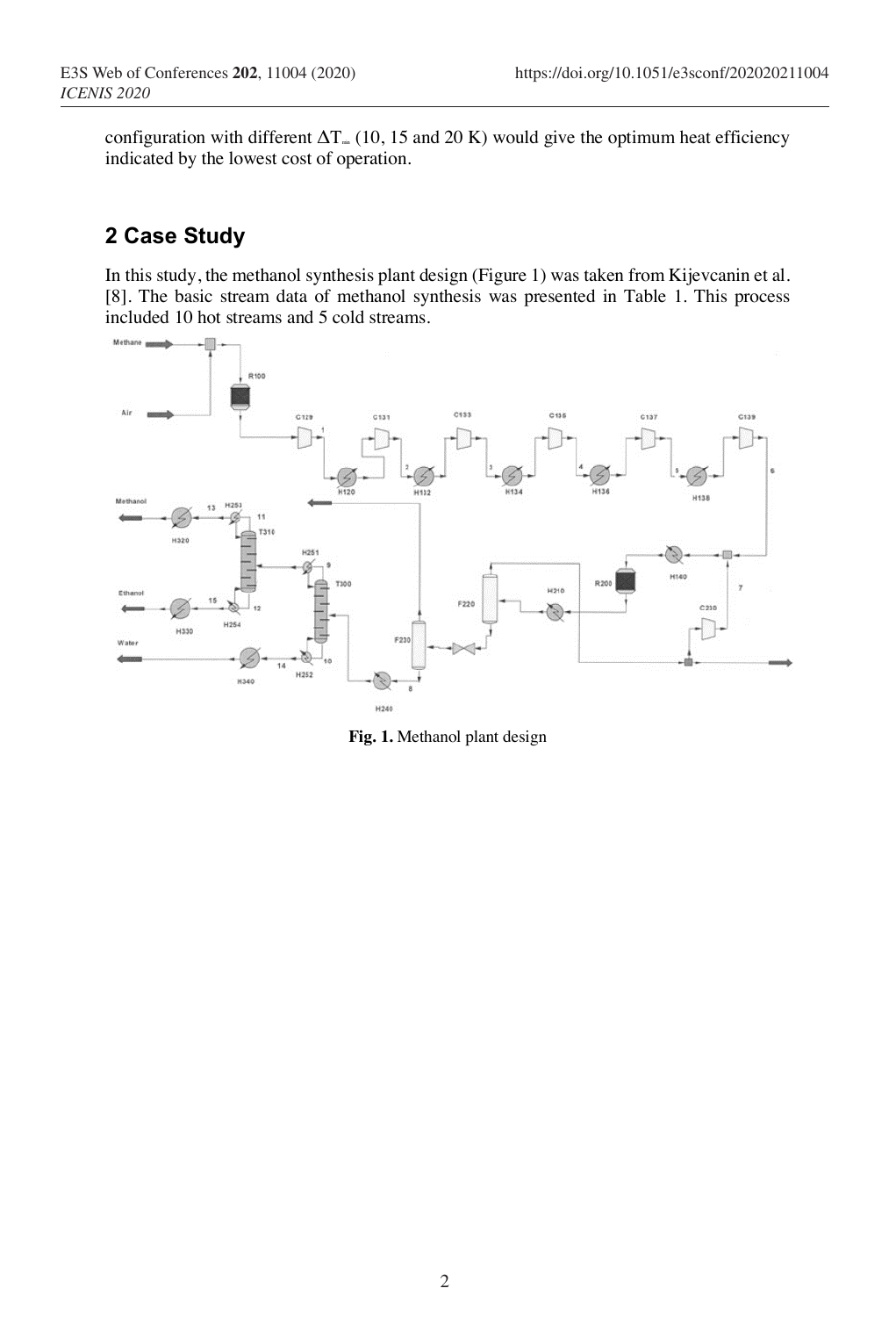| <b>Table 1.</b> Stream table |       |       |            |               |  |  |
|------------------------------|-------|-------|------------|---------------|--|--|
| <b>Stream</b>                | Ts(K) | Tt(K) | $H$ (kW)   | $m.Cp$ (kW/K) |  |  |
| 1                            | 424.3 | 120   | $-1521.5$  | 5             |  |  |
| $\mathfrak{2}$               | 342.1 | 120   | $-1110.5$  | 5             |  |  |
| 3                            | 342.2 | 120   | $-1111$    | 5             |  |  |
| $\overline{4}$               | 343.1 | 160   | $-933.81$  | 5.1           |  |  |
| 5                            | 403.1 | 210   | $-1004.12$ | 5.2           |  |  |
| 6                            | 37.7  | 450   | 1896.58    | 4.6           |  |  |
| 7                            | 14.5  | 70    | 227.55     | 4.1           |  |  |
| 8                            | 62    | 62    | $-1108$    |               |  |  |
| 9                            | 98.9  | 98.9  | 1126       |               |  |  |
| 10                           | 60.6  | 60.6  | $-1869$    |               |  |  |
| 11                           | 76.4  | 76.4  | 1866       |               |  |  |
| 12                           | 60.6  | 30    | $-76.5$    | 2.5           |  |  |
| 13                           | 98.9  | 30    | $-75.79$   | 1.1           |  |  |
| 14                           | 76.4  | 30    | $-13.92$   | 0.3           |  |  |
| 15                           | 349.7 | 450   | 1925.76    | 19.2          |  |  |

**Table 1.** Stream table

#### **2.1 Heat exchanger network design**

The design of the heat exchanger network (HEN) usually started at the pinch, since this is the most constrained region. The acceptable minimum temperature difference is called the pinch temperature. Pinch divided the entire temperature interval into two regions, above the pinch which contain the hot utility region and below pinch which belonged to the cold utility region [9]. Furthermore, to design a HEN, several feasibility criteria should also be followed, namely stream population and heat capacity flowrate difference. Stream population stated that at the hot region of the pinch, the number of cold streams must be higher or equal to the number of hot streams available ( $N_{\text{out}} > N_{\text{hot}}$ ). While at the cold region of the pinch, the opposite was expected ( $N_{\text{tot}} > N_{\text{out}}$ ). The heat capacity flowrate difference also stated that at the hot region of the pinch, the heat capacity flowrate of the cold stream must be higher than that of the hot stream ( $Cp_{\text{out}} > Cp_{\text{in}}$ ), and the opposite was true for the cold region of the pinch ( $Cp_{\text{out}}$ )  $>$  Cp<sub>cold</sub>) [10].

In designing a HEN, the most helpful representation is the grid diagram introduced by Linhoff and Flower (1978). The streams were drawn as horizontal lines, with the high temperature on the left-hand side and the hot streams at the top. Heat exchanger matches are represented by two circles joined together with a vertical line. Grid diagram represents the counter current nature of the heat exchange, making it easier to check the feasibility of exchange temperature [11]. The HEN diagrams of the methanol synthesis illustrated in Figure 2-4 was obtained by HINT, a non-commercial software for HEN designing. The minimum temperature difference  $(\Delta T_{m})$  gave some implications to the energy and cost efficiency. In this study, in order to determine the optimum  $\Delta T_{\text{m}}$ , variations of said value was made to be 10, 15 and 20 K.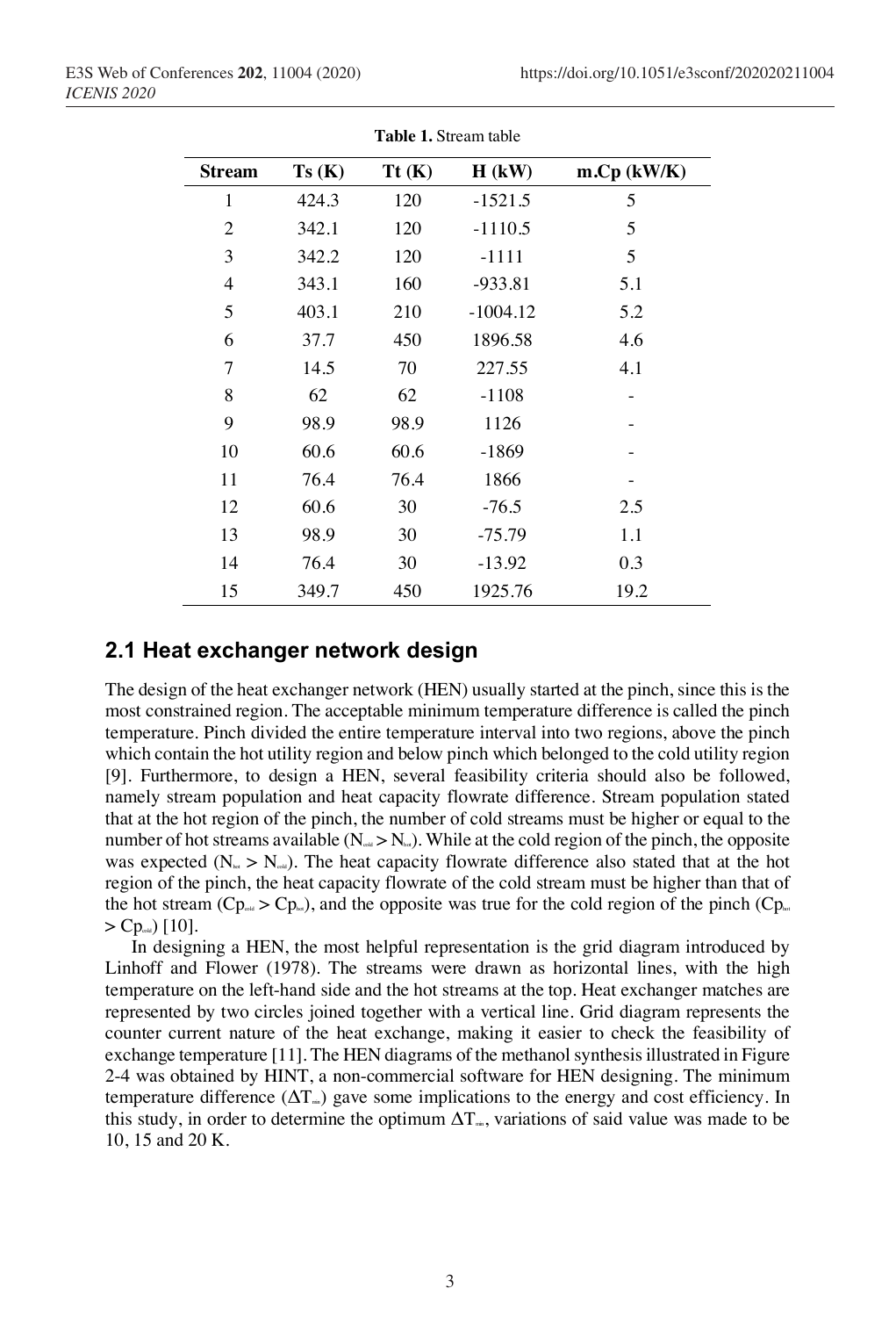

**Fig.** 3. HEN of methanol synthesis with  $\Delta T_{m}$  15 K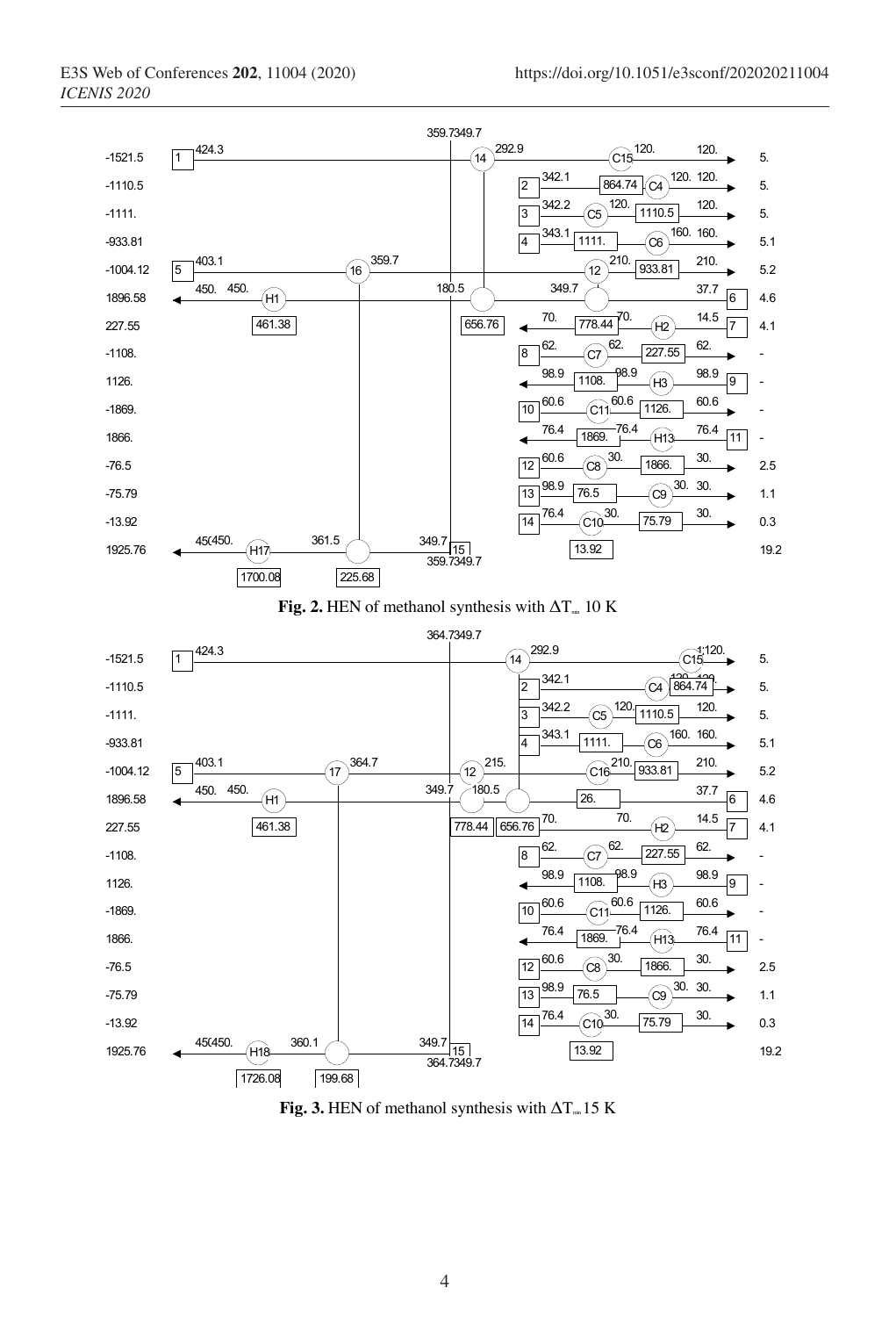

|                          | $\Delta$ T $_{-}$ 10 K | $\Delta$ T 15 K | $\Delta T_{\dots}$ 20 K |
|--------------------------|------------------------|-----------------|-------------------------|
| <b>Heating duty (kW)</b> | 1838.46                | 1889.46         | 1940.46                 |
| Cooling duty (kW)        | 3620.71                | 7189.26         | 3722.71                 |

As could be seen from the HEN diagrams of  $\Delta T_{m}$  10, 15 and 20 K, the pinch temperature obtained were 359.7, 364.7 and 369.7 K respectively. Based on Table 2, it could be seen that the heating duty, cooling duty and maximum energy recovery values all strongly depended on the value of  $\Delta T_{\text{m}}$ . The network on the above pinch region contained two hot and two cold streams, which shown that streams 5 and 6 were linked. Both of said streams had fulfilled the criteria of the heat capacity flowrate ( $Cp_{\text{out}} > Cp_{\text{in}}$ ). Hence, there was a heat exchanger in stream 6 (H<sub>1</sub>) and stream 5 (H<sub>18</sub>). While in HEN with  $\Delta T_{\text{m}}$  20 K (Figure 4), there was a heat exchanger in stream 1 (C17) which was functioned to cool the process.

Whereas for the network below the pinch region contained 8 hot and 2 cold streams, with some streams were of latent heat. The only stream that managed to fulfill the feasibility criteria ( $Cp_{\text{max}} > Cp_{\text{out}}$ ) were streams 1, 5 and 6. Stream 6 had enough energy to be used for heat recovery in stream 1 and 5. While latent heat could not be used to recover other streams, due to the fact that it would cause the crossing of temperature across the streams. In total, there were 13 heat exchangers located in the below pinch region, which consisted of 10 coolers and 3 heaters.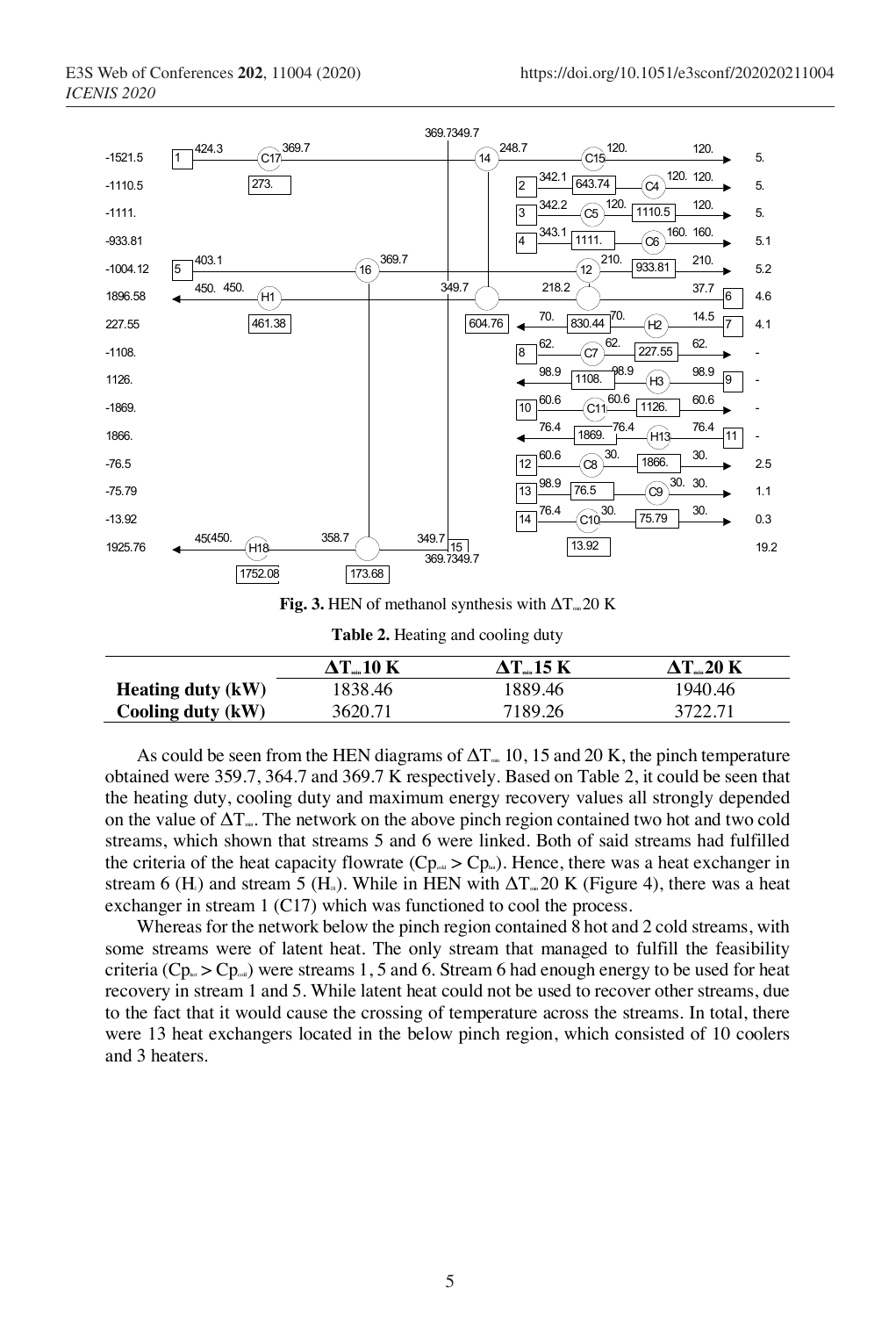**2.2 Economic analysis**

|                                         | <b>Operating</b><br>$cost$ (\$/y) | Capital cost $(\frac{f}{V})$ |                                 | <b>Total cost</b>      |                                 |
|-----------------------------------------|-----------------------------------|------------------------------|---------------------------------|------------------------|---------------------------------|
|                                         |                                   | Original<br><b>HEN</b>       | <b>Pinch tech</b><br><b>HEN</b> | Original<br><b>HEN</b> | <b>Pinch tech</b><br><b>HEN</b> |
| $\Delta T_{\textrm{\tiny min}} 10$<br>K | 2.729.590                         | 645.600.000                  | 576.400.000                     | 648.329.590            | 579.129.590                     |
| $\Delta T_{\text{\tiny min}}$ 15<br>K   | 2.780.590                         | 679.100.000                  | 584,000,000                     | 681.880.590            | 586.780.590                     |
| $\Delta T_{\text{\tiny min}} 20$<br>K   | 2.831.590                         | 653.100.000                  | 626.400.000                     | 655.931.590            | 629.231.590                     |

**Table 3.** Cost of HEN configuration on methanol synthesis

Table 3 compared the cost required on methanol synthesis with the orginal heat exchanger network configuration and the configuration after pinch analysis. The capital cost was calculated using the following equation:

$$
C = a + bA^c \tag{1}
$$

where values of a, b and c were parameters based on the type of heat exchanger. Calculation was done automatically using the HINT software. It could be concluded from the results that the total cost of HEN configuration after the pinch analysis for all  $\Delta T_{m}$  were lower compared to the original HEN configuration. Therefore, it could be said that there was energy conservation in the process, as the number of heater and/or cooler installation were less than before. With less heat exchanger, the capital cost would also decrease. Based on Table 3, the lowest total cost was obtained from HEN configuration with  $\Delta T_{m}$  10 K.

### **3 Conclusion**

The heating and cooling duty were dependent and directly proportional to the  $\Delta T_{\text{m}}$ . The total cost of methanol synthesis with HEN configuration using pinch technology were lower compared to the original configuration. The optimum  $\Delta T_{\text{m}}$  was estimated to be 10 K, which generated operating cost \$2.729.590/year and capital cost \$579.129.590/year.